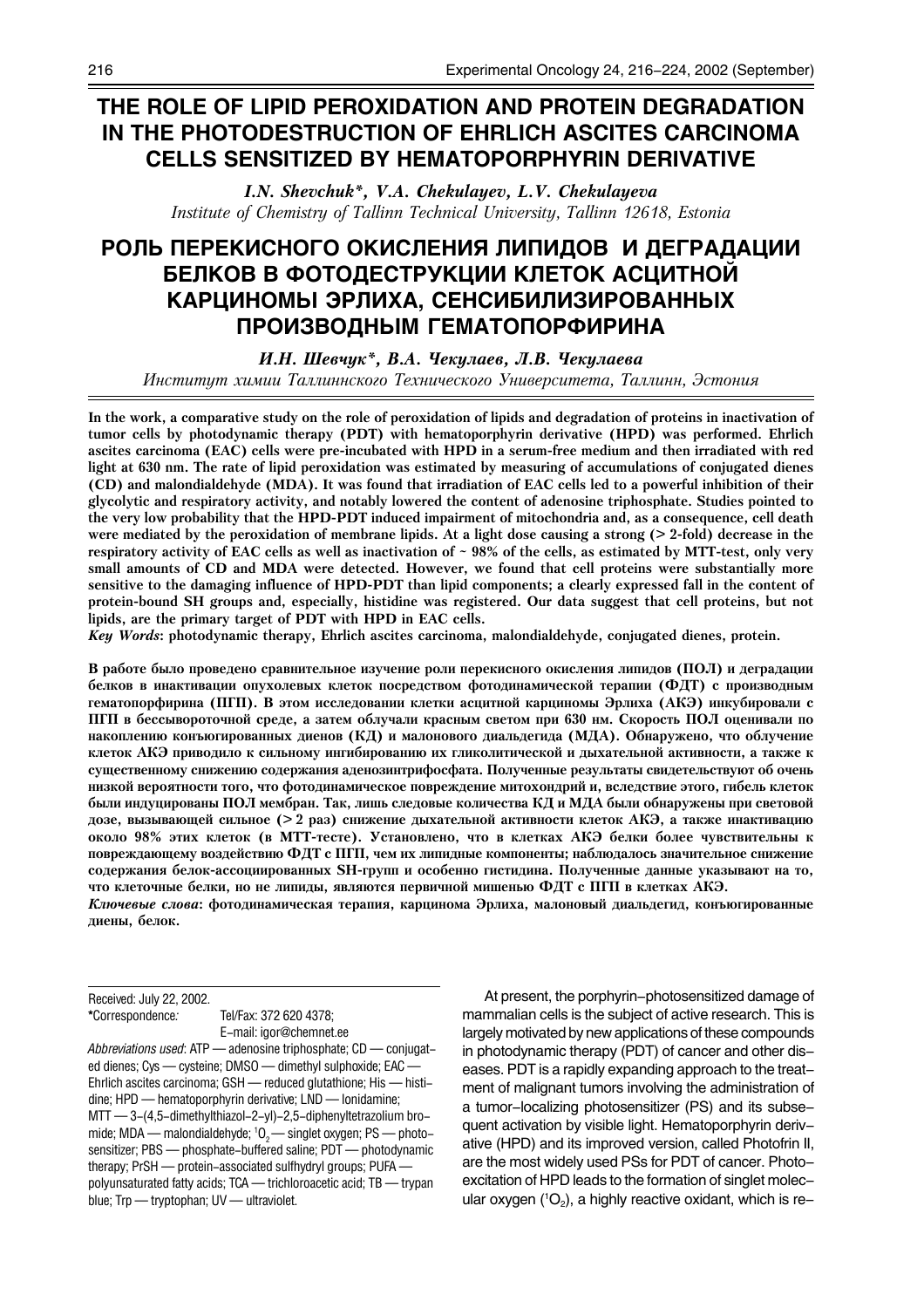ported to be the main agent responsible for induction of tumor necrosis [1]. A variety of different types of tumors in many locations have been treated with excellent results by PDT, e.g. [2]. However in spite of the large amount of experimental data, the damaging processes directly responsible for cell death are studied insufficiently. At the same time, the information on the mechanism of HPDsensitized photokilling of neoplastic cells is needed for the further development of more effective PDT protocols.

Being hydrophobic, HPD tends to localize in plasma and subcellular membranes, making these structures especially sensitive to the photooxidative damage. It was reported that photodynamic treatment of tumor cells with HPD induced extensive alterations in the cell morphology [3], inhibited various membrane transport systems [4], destructed cellular membranes and mitochondria [5]. Moreover, among the subcellular organelles mitochondria are considered to be critical targets for the cell killing induced by photoactivated HPD [6, 7]. As known, both of the two main constituents of cellular membranes, lipids and proteins, may be damaged by the photodynamic action of porphyrins. Studies from several laboratories suggest that lipids in the membranes are the most critical targets upon photoexcitation of HPD. It was demonstrated that photodynamic treatment of tumor cells may cause the peroxidative degradation of unsaturated fatty acyl groups and cholesterol (a process commonly referred to as lipid peroxidation) that correlated with alterations in membrane permeability, loss of its fluidity, and finally with cell death [8-11]. However, in these publications it has not been proven that photodamage to lipids is the main cause of cell inactivation, since the effects of PDT with HPD on the intactness of cellular proteins were not examined in these *in vitro* experiments. Furthermore, the analysis of the literature data showed that in the majority of cases the investigations on HPD-sensitized photooxidation of membrane lipids were performed using leukaemia cells. At the same time, it is well known that the polyunsaturated fatty acids (PUFA) content of different cell lines can vary greatly. Therefore, it is of great interest to examine the role of lipid peroxidation in HPD-PDT induced cytotoxicity using neoplastic cells of another histological types. As it is generally accepted, unsaturated lipids are the target for  ${}^{1}O_{2}$ ; although protein molecules may be oxygenation targets, too. There are some indications that cellular proteins are very sensitive to the photodynamic action of HPD. It was reported that photosensitization of tumor cells by HPD may cross-link membrane proteins [12], decrease the activity of various enzymes [13,14], and affect the Na+/K+-ATPase pump [4]. Hence, one may suppose that at HPD-PDT the photooxidative degradation of proteins, but not lipids, may play a key role in the initiation of cell death.

The main goal of this study was, therefore, to determine the importance of damage to lipids compared to proteins in deterioration of the plasma membrane integrity, the mitochondrial function, and in cell killing by photodynamic therapy with PHD as a PS.

#### **MATERIALS AND METHODS**

*Chemicals.* HPD was prepared from hematoporphyrin IX dihydrochloride (Aldrich, USA) by the original method of Lipson et al. [15] modified by Kessel et al. [16]. The obtained product was diluted with 0.9% NaCl solution (pH 7.4) to the final porphyrin concentration of 5 mg/ml, and stored in the dark at  $-70$  °C. Working solutions of HPD (0.5 mg/ml) were prepared immediately before use by further diluting of the stock solution with the medium (see below). Lonidamine (LND), kindly supplied by Dr. Aristide Floride from F. Angelini Research Institute (Rome, Italy) (Lot 41A), was dissolved in dimethyl sulphoxide (DMSO) up to 100 mM and was used on the same day as prepared. Other chemicals (of analytical grade or better) were purchased from Sigma St. Louis (USA) unless noted otherwise. In the work, all solutions, including HPD preparations, were sterilized by filtration through 0.22 um filter units.

*Animals and cells.* White, mongrel, three month old female mice obtained from the Institute of Experimental and Clinical Medicine (Tallinn, Estonia) were used in the experiments. The animals were fed *ad libitum* on standard pellets and had permanent access to water. Ehrlich ascites carcinoma (EAC) cells obtained from the Institute of Chemical Physics and Biophysics (Tallinn, Estonia) were maintained by intraperitoneal transplantation of 0.2 ml ascites fluid (about  $2.5 \cdot 10^7$  cells) from mouse to mouse every 7 days.

*Preparation of cell suspensions and the irradiation conditions.* Six to seven days old EAC cells were withdrawn from the sacrificed animals and resuspended in phosphate buffered saline (PBS) containing 154 mM NaCl, 6.2 mM KCl, 5.55 mM glucose and 10 mM sodium phosphate buffer (pH 7.4). The cells were centrifuged at 400 *g* for 5 min at 4 °C and washed 2 times with the same medium. The packed cells were resuspended in the PBS to get a concentration of 1.2 · 108 cells/ml and kept in an ice bath until use. The washed cells were then diluted with PBS to a final concentration of 4 · 107 cells/ml and incubated in plastic flasks (Nunclon, Denmark) with 5  $\mu$ g/ml HPD for 25 min in the dark at 37 °C. In a previous work [17] we found that about 60% of the porphyrin initially added to the medium was associated with cells at the end of the incubation period. An 8 ml sample of the cell suspension was transferred into a 2 x 2 cm quartz cuvette and a microstirring magnet was added. Further the cells were irradiated in air with stirring at  $20 \pm 1$  °C. In all the experiments a voltage regulated 1 kW xenon arc lamp equipped with a focusing optical system and glass filters (KS-10 together with SZS-25) to deliver the light at 630 nm (the range between 590–830 nm) served as the radiation source. The flux of light was focused as a spot  $(2.54 \text{ cm}^2)$  and directed on the front face of a quartz cuvette containing EAC cell suspension. The intensity of the emitted light at 630 nm was always 150 mW with a power density of 59 mW/cm2, as measured by an IMO-2N radiometer (Russian Federation). In some experiments (when LND was used as a PS), the cells were also exposed to ultraviolet (UV) radiation ( $\lambda_{\text{max}} = 330$  nm, the range be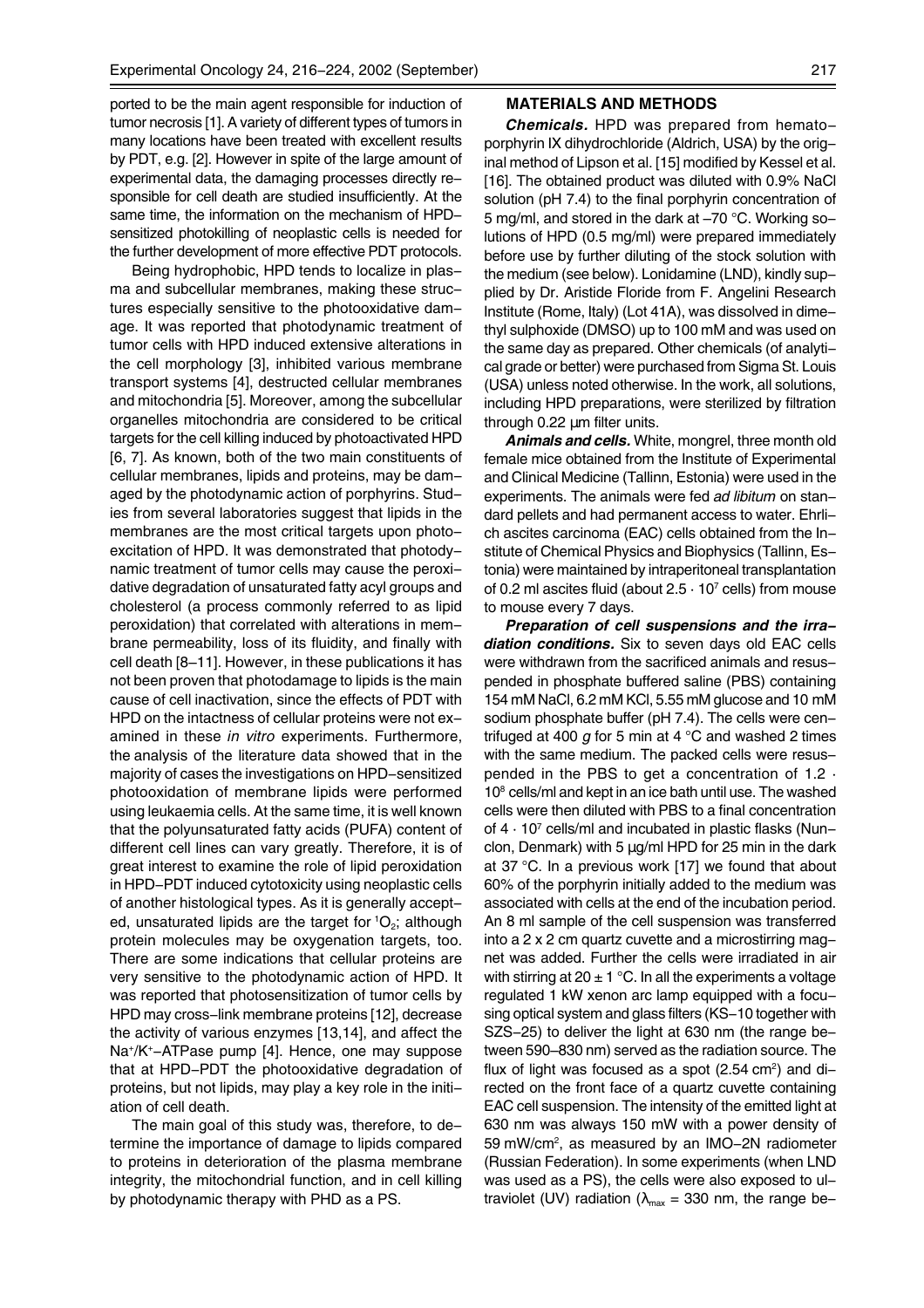tween 260–390 nm). In this study, the intensity of UV radiation was 170 mW (fluence rate, 67 mW/cm<sup>2</sup>).

*Cytotoxicity assay.* Immediately after photoirradiation, 20  $\mu$ l aliquots of the cell suspension (4  $\cdot$  10<sup>7</sup> cells/ ml) were placed into separate wells of a 24-well plate (Nuclon, Denmark) containing 1.5 ml Dulbecco′s modified Eagles medium (from Gibco Laboratories, Paisley, Scotland), supplemented with 10% fetal calf serum and 8 µg/ml tylosin. The cells were then incubated for 16 h at 37 °C in a humidified atmosphere of 5%  $CO<sub>2</sub>$  in air. After the incubation, cell viability was measured using the 3- (4,5-dimethylthiazol-2-yl)-2,5-diphenyltetrazolium bromide (MTT) method. This method is based on the reduction of MTT by the succinate dehydrogenase of the mitochondria [18]. For the determination of the dehydrogenase activity, the cells were transferred into test tubes and the culture medium was removed by centrifugation. After the addition of 0.5 ml of a 2 mg/ml MTT solution (in Hanks' balanced salt solution, without phenol red, supplemented with 10 mM Hepes buffer, pH 7.2), the cells were incubated for 3 h in a water bath at 37 °C. At the end of the incubation period, the tubes with samples were centrifuged at 3000 *g* for 10 min at 4 °C. The supernatant was carefully removed by aspiration and the pellet was dissolved in 3.0 ml DMSO. Absorbance of the samples was measured at 570 nm. To calculate the fraction of surviving cells, absorbance of the solution from treated cells was divided by absorbance of the solution from control (no treatment) cells.

*Assessment of membrane permeability.* Trypan blue (TB) dye exclusion was used to determine membrane permeability. During the whole irradiation procedure 10  $\mu$ l aliquots of the cell suspension (4  $\cdot$  10<sup>7</sup> cells/ ml) were removed every 5 min and mixed with 150 µl TB solution  $(0.1\%$ , in PBS). 25  $\mu$ l of the mixture was then transferred to the microscopic slide, covered with a cover slip and observed microscopically. Hundred and fifty tumor cells were then observed at random, and the proportion of TB-stained cells was determined.

*Assessment of mitochondrial function and glycolysis.* The integrity of mitochondria in EAC cells was estimated by measuring the rate of oxygen consumption by the cells  $(1.10^7 \text{ cells/m}$ , in air-saturated PBS) with a Clark-type oxygen electrode. The measurements were performed in a water-thermostatted incubation chamber under continuous magnetic stirring at 37 °C.

The rate of glycolysis was estimated by glucose consumption. EAC cells at a concentration of  $1 \cdot 10^7$ cells/ml were incubated for 1 h in a water bath (37 °C) in PBS. At the end of the incubation, 0.5 ml of 9% trichloroacetic acid (TCA) solution was added to 1 ml of cellular suspension. The samples were vortexed and stored for 1 h at 4 °C. The cells were then sedimented by centrifugation at 3000 *g* for 10 min at 4 °C. In the supernatant, the glucose concentration was measured colorimetrically by standard o-toluidine reagent using a "Sigma" Kit (procedure No. 635).

*Measurement of the intracellular content of ATP.* Immediately after HPD-PDT, adenosine triphosphate (ATP) was extracted from  $1 \cdot 10^6$  cells by the addition of 0.1 ml of an ice-cold solution containing 5% TCA and 4 mM ethylenediaminetetraacetic acid. The cell extracts were then assayed with luciferin/luciferase using Luminometer 1251 (BioOrbit, Turku, Finland), essentially as described by Kahru et al. [19].

*Assay for lipid peroxides.* The peroxidation of PUFA in EAC cells was estimated immediately after HPD-PDT by two different methods: by measurement of accumulation of conjugated dienes (CD) and malondialdehyde (MDA). CD (i.e. primary products of the peroxidation of unsaturated fatty acids) were assayed according to [20]. In this assay,  $16 \cdot 10^6$  cells were extracted in 5 ml of chloroform-methanol 2 : 1 (v/v). The chloroform-methanol extract was forced into a twophase system by addition of water. The recovered chloroform phase was evaporated to dryness over nitrogen at 40 °C. The lipid residues were redissolved in 3 ml of methanol, vortexed for 30 s and the absorbance at 233 nm (ascribed to CD) was recorded against a methanol blank on a Specord M-40 spectrophotometer (Germany). The concentration of CD was calculated using a molar extinction coefficient of  $2.52 \cdot 10^4$  M<sup>-1</sup>  $cm<sup>-1</sup>$ . MDA was determined colorimetrically using 2thiobarbituric acid as described in [21]. These measurements were expressed in terms of MDA normalized to the cell protein content. The total cell proteins were determined by the method of Lowry et al. [22], with bovine serum albumin as the standard.

*Determination of the intracellular content of tryptophan, histidine, protein-associated sulfhydryl groups, reduced glutathione and cholesterol.* Tryptophan (Trp) was measured by the method [23]. For each sample,  $2 \cdot 10^7$  cells were collected in 1 ml PBS and 9 ml of 22.3 mM solution of p-dimethylaminobenzaldehyde in 21.1 N  $H_2SO_4$  was added (the Ehrlich reagent was prepared immediately before use). After 16 h at a room temperature, 0.1 ml of 0.045%  $NaNO<sub>2</sub>$  solution was added, and 30 min later the absorbance was measured at 590 nm.

The histidine (His) content of cellular proteins was estimated with 5-aminotetrazole according to the procedure [24], whereas protein-associated sulfhydryl groups (PrSH) were assayed by the method of Ellman with 5,5'-dithiobis-2-nitrobenzoic acid as described in [25].

Reduced glutathione (GSH) was assayed by the spectrofluorometric method [26]. Briefly, GSH in the acid-soluble supernatant fraction of EAC cells reacted with o-phthaldialdehyde (Fluka BioChemica, Germany) at pH 8 to yield a highly fluorescent cyclic product; its fluorescence was measured by a Hitachi 650-60 fluorescence spectrophotometer (Japan).

The content of total cholesterol in EAC cells was assessed colorimetrically by the reaction of Liberman and Burchard as described in [27]. For each estimation,  $12 \cdot 10^6$  cells were used.

#### **RESULTS**

It was found that photodynamic treatment of EAC cells with HPD as a sensitizer led to significant alterations in the shape and dimensions of the cells; two-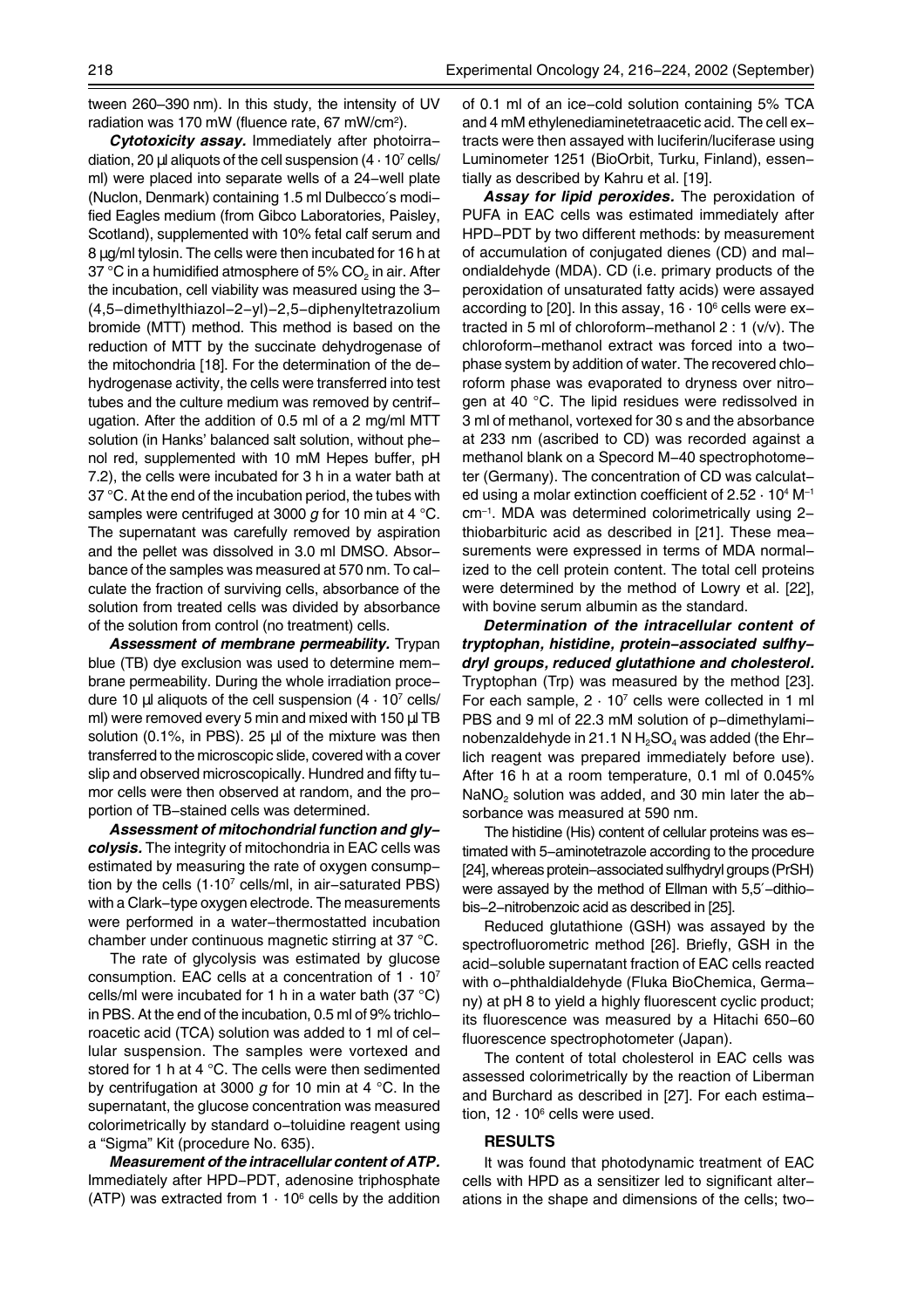

**Fig. 1.** The kinetics of trypan blue-staining (*a*), oxygen consumption (*b*), glycolytic activity (*c*) and the ATP content (*d*) of EAC cells during their photoirradiation in the presence of 5 µg/ml HPD (opened symbols) or at the dark incubation with the drug (filled symbols). The initial rate of oxygen consumption by the non–irradiated cells was measured as 1.42 ± 0.06 nmoles O $_2$ /min per 1  $\cdot$  10 $^{\rm e}$  cells. The initial level of ATP in the cells was 3.62  $\pm$  0.24 nmoles per 1  $\cdot$  10 $^{\rm e}$  cells. Points, mean of at least 3 separate experiments. Bars are standard errors (SE)

to three-fold increase in the cell volume, the appearance of numerous small protrusions on the cell surface (also known as "blebs"), the blending of microblebs into large protrusions of cytoplasm were observed. However, control experiments showed that illumination of EAC cells not exposed to HPD or incubation of the cells with the PS in PBS in the dark did not cause similar abnormalities in the cell morphology.

In addition to morphologic changes, the cells were tested for membrane permeability that can be detected by TB dye uptake (cells, whose membranes are intact, exclude TB; when the membrane is damaged, TB can enter the cell). As shown in Fig. 1, *a*, the uptake of TB by EAC cells pre-incubated with HPD increased slowly within 20 min of photoirradiation. Longer illumination of the cells induced a burst in the uptake of TB. At a later stage (after 45 min of irradiation), the appearance of ruptures on the outer membrane was also observed. By contrast, the TB uptake remained negligible in EAC cells incubated with HPD alone, as well as in cells irradiated in the absence of the PS.

According to our results, the photoirradiation of EAC cells pre-incubated with HPD resulted in a serious damage of their mitochondria. In fact, after the 40 min of irradiation a considerable (about 90%) decrease in the rate of oxygen consumption by the cells was observed (Fig. 1, *b*). Furthermore, the HPD-based PDT led to a substantial inhibition of the glycolytic activity of EAC cells (Fig. 1, *c*). These events were associated with a dramatic (approximately 80%) fall in the intracellular content of ATP (Fig. 1, *d*). Thus, the HPD-induced photosensitization caused a strong damage not only to the cytoplasmic membrane but also to the energy homeostasis of EAC cells. It was also established that all these disturbances to the energy metabolism preceded the disintegration of the outer membrane in the cells.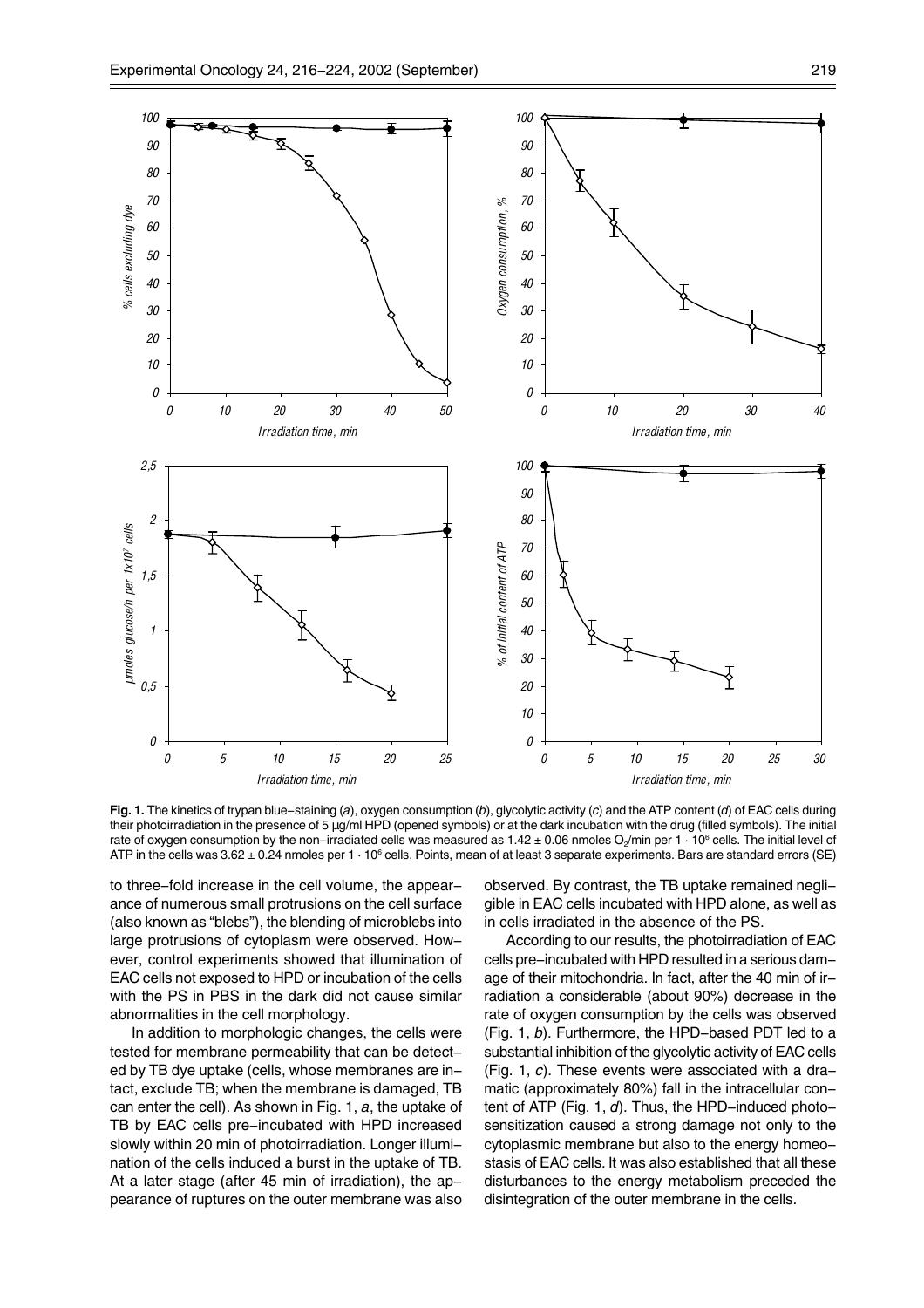

**Fig. 2.** The viability of EAC cells, as estimated by the MTT assay, after photodynamic treatment with HPD. All the data are from 3 independent experiments performed in duplicate. Bars, SE



**Fig. 3.** Lipid peroxidation in EAC cells exposed to HPD- or LND-induced photosensitization as a function of time. MDA, malondialdehyde; CD, conjugated dienes;  $D_{10}$ ,  $D_{50}$ ,  $D_{90}$  are the light doses at which 10, 50 and 90% of the cells were stained by trypan blue. The content of CD in control cells was measured as  $0.81 \pm 0.04$  nmoles/mg protein and the value was subtracted from those found in photodynamically treated cells. LND was added to EAC cells 10 min prior to the UV irradiation. All data are from 3 independent experiments. Bars, SE

Using the MTT-assay the *in vitro* phototoxicity of PDT towards EAC cells was estimated, too. It was found that irradiation of HPD-treated cells with 20 min light exposure led to a significant (about 98%) decrease in the number of surviving cells (Fig. 2). However, neither HPD nor light alone in the doses used had any effect on the viability of the cells.

To elucidate the role of damage to membrane lipids in PDT-induced cytotoxicity, the effects of light exposure with HPD on the oxidation of PUFA and cholesterol in EAC cells were examined. Fig. 3 shows that photosensitization of the cells by the porphyrin resulted in an



**Fig. 4.** Effects of HPD-induced photosensitization on the cholesterol, tryptophan, PrSH histidine and reduced glutathione (GSH) content of EAC cells.  $D_{10}$ ,  $D_{50}$ ,  $D_{90}$  are the light doses at which 10, 50 and 90% of the cells were stained by trypan blue. The points with error bars refer to 3 independent experiments. The initial level of GSH in the cells was measured as  $1.41 \pm 0.07$ nmoles per  $1 \cdot 10^6$  cells



**Fig. 5.** The interrelationship between the number of EAC cells with blebs and their PrSH content. The cells  $(4 \cdot 10^7 \text{ cells/ml in}$ PBS) were exposed to 5 µg/ml HPD-PDT. The total light exposure time was 45 min

enhancement of lipid peroxidation that was expressed as a gradual increase in the concentration of CD and MDA. Nevertheless, only very small amounts of these products of lipid peroxidation were found even after a prolonged (50 min) illumination of the tumor cells. Those results were unexpected, since the photodynamic treatment of EAC with HPD caused a strong decrease in the intracellular content of GSH (Fig. 4) that together with some GSH-dependent enzymes plays an important role in the detoxification of the formed lipoperoxides. Possibly, this phenomenon may be explaned by the fact that membrane phospholipids of EAC cells possess high content of saturated fatty acids. However, further ex-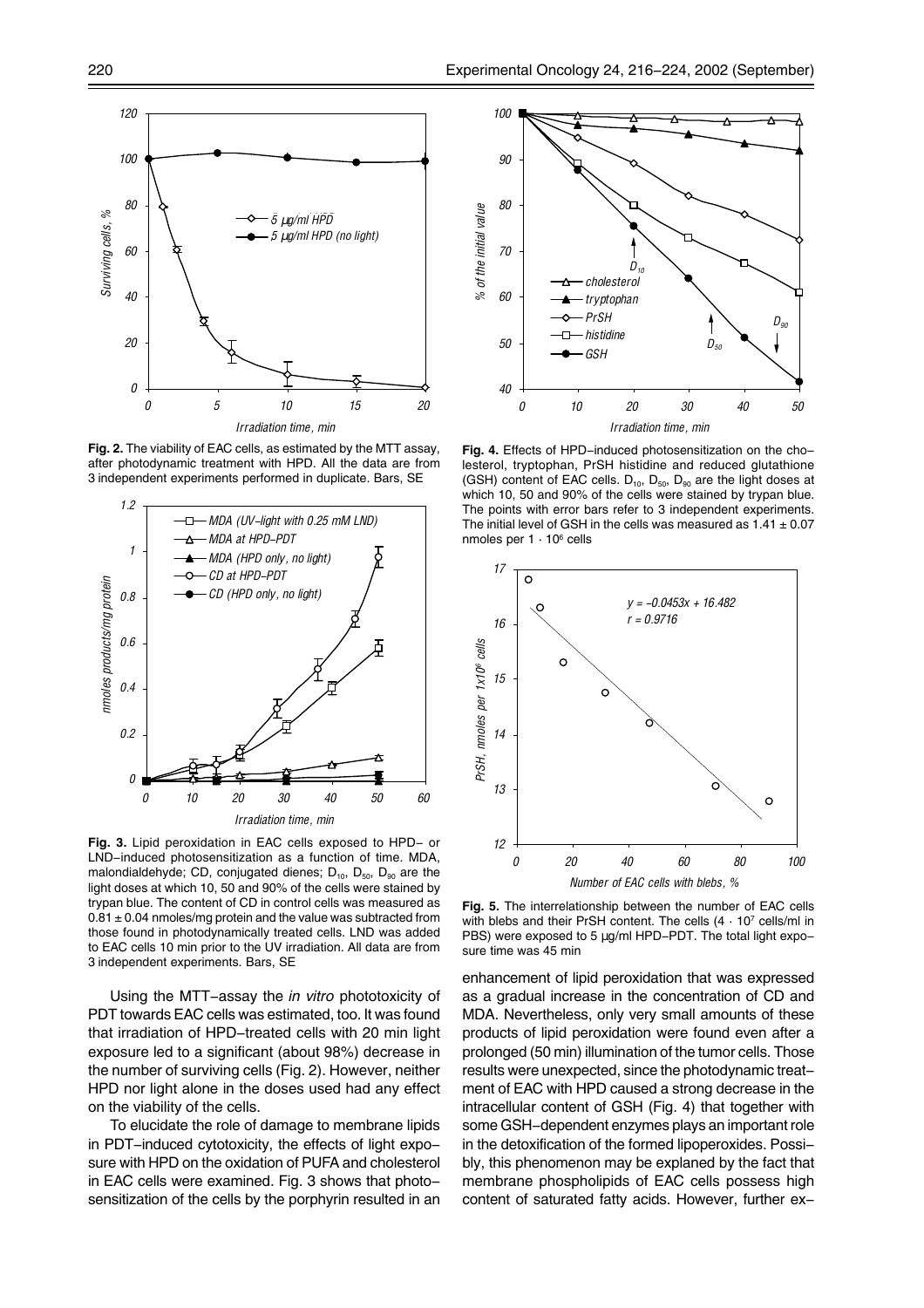periments showed that the cells containe a sufficient amount of the photooxidizable PUFA; the treatment of EAC cells with 0.25 mM LND, an antitumor agent having the photosensitizing activity [21], for 10 min followed by 50 min exposure to the UV light ( $\lambda_{\text{max}}$  = 330 nm) induced a 6-fold increase in the formation of MDA (see Fig. 3). It was also found that photodynamic treatment of EAC cells by HPD had a minor effect on the cholesterol content of the cells (see Fig. 4).

One of the mechanisms by which tumor cells might be damaged during the HPD-based PDT include the may direct oxidation of proteins by photodynamically generated  $^1\mathrm{O}_2$ . Therefore, we evaluated the intactness of proteins in EAC cells after PDT. As it is shown in Fig. 4, the photodynamic treatment of the cells by HPD resulted in a substantial modification of the amino acid composition of their proteins; namely, the part of photooxidized amino acid residues after 50 min illumination was determined as 8% for Trp, 39% for His and 28% for PrSH. By contrast, a prolonged incubation of EAC cells with the PS in PBS in the dark or irradiation of the cells not exposed to HPD did not induce similar changes (data not shown).

### **DISCUSSION**

Our experiments have demonstrated that HPD-PDT caused the strong inhibition of glycolytic and respiratory activity, and substantially lowered the ATP content in EAC cells (see Fig. 1). In addition, earlier [28] we showed that under the same experimental conditions the photoirradiation of HPD-sensitized EAC cells led to rapid and drastic decrease in the activity of succinate dehydrogenase. Other effects of HPD-PDT, such as an increased permeability of the plasma membrane to TB and the alterations in cell morphology (swelling, appearance of large protrusions on the cell surface), were observed at much larger light doses. The obtained results indicated a close relationship between HPD-PDT induced disturbances of the energy metabolism of irradiated cells and their ability to survive. For example, 20 min of light exposure caused the 80% decrease in the ATP level and inactivation of the approximately 98% of the cells (see Fig. 1, *d*, and 2). These findings suggested that after HPD-PDT carcinoma cells died mainly *via* the injury of their mitochondria as well as some glycolytic enzymes. Our results are in a good agreement with the data of other researchers [4, 6, 13] who consider the inhibition of the mitochondrial function as a crucial event in the cytotoxicity resulting from HPD-induced photosensitization *in vitro*.

In the present study we found that photoirradiation of EAC cells pre-incubated with HPD resulted in an enhancement of lipid peroxidation and caused a serious damage to cellular proteins. These molecular changes were associated with disturbances in the cell morphology, an increased permeability of the outer membrane to TB, an inhibition of the mitochondrial function, and cell photokilling. What is the significance of HPD-sensitized photooxidation of cellular lipids in the phototoxic effects of the porphyrin? It is well documented that the oxidative degradation of PUFA and cholesterol is detrimental to membrane structures and functions. Indeed, when the lipids are peroxidized, membranes, which consist of lipids and proteins, undergo the physical change and are finally destroyed. Moreover, it was also established that in the presence of certain transition metal ions the breakdown of lipid hydroperoxides *via* a radical chain reaction produces reactive oxygen species, various aldehydes and other toxic products that can modify proteins, DNA and lead to cell death [29, 30]. It was suggested that lipid peroxidation might be causally related to cytolethality in HPD-photosensitized cells. Thomas & Girotti [11], using murine leukaemia cells, showed that photodynamic treatment of the cells by HPD resulted in the formation of large amounts of lipid hydroperoxides, and concluded that lipid peroxidation plays an important role in tumor cell eradication. Buettner et al. [8], using leukaemia cells of the same line (L1210), showed that PDT with Photofrin® produces membrane-derived lipid free radicals and that increasing the polyunsaturation of cellular lipids enhances radical production as well as the resulting phototoxicity. Furthermore, this research group reported [9] that under PDT with Photofrin<sup>®</sup> the presence of iron and ascorbic acid accelerates this free radical formation and that the process correlates with an increase in TB-detectable membrane leakage and cell disintegration. By contrast, our experiments on EAC cells indicated that there is a very low probability that the HPD-PDT induced impairment of mitochondria and, as a consequence, cell death was mediated by the peroxidation of membrane lipids. In fact, after 20 min of light exposure, which caused a powerful (more than 2-fold) decrease in the respiratory activity of the cells as well as a 98% decrease in cell survival, only traces of oxidation products of unsaturated fatty acids were detected (see Fig. 1, *b*, 2 and 3 respectively). In addition, the photodynamic treatment of EAC with HPD (for 20 min) had no effect on the intracellular content of cholesterol (see Fig. 4). Nevertheless, we cannot exclude entirely the involvement of lipid peroxidation in the PDT-induced deterioration of the plasma membrane integrity in EAC cells.

At the same time, we found that in EAC cells proteins are more sensitive to the damaging influence of HPD-PDT than their lipid constituents. Namely, in the cells the initial rates of HPD-photosensitized oxidation of PrSH, Trp and His residues were more than 10 times higher than those for unsaturated lipids (Table). What is the mechanism of the phenomenon? In cell mem-

**Table.** The oxidation rates of unsaturated lipids, proteins and some amino acids in solution as well as in EAC cells subjected to HPD-induced photosensitization *in vitro*

| Components        | Initial levels in non-    | Initial rates of                             | $k_r$ , $M^{-1}$ s <sup>-1</sup> |
|-------------------|---------------------------|----------------------------------------------|----------------------------------|
|                   | irradiated cells,         | photo-oxidation.                             |                                  |
|                   | nmoles per $1 \cdot 10^6$ | nmoles $h^{-1}$ per                          |                                  |
|                   | cells $(\pm SE)$          | 1 $\cdot$ 10 $\mathrm{^6}$ cells ( $\pm$ SE) |                                  |
| Unsaturated fatty |                           | $0.010 \pm 0.001^{(a)}$                      | $0.74 - 2.4 \cdot 10^5$ [37]     |
| acids             |                           | $0.051 \pm 0.008^{(b)}$                      |                                  |
| Cholesterol       | $16.54 \pm 0.84$          | $0.34 \pm 0.12$                              | $0.67 \cdot 10^5$ [37]           |
| Tryptophan        | $22.34 \pm 1.03$          | $1.97 \pm 0.21$                              | $3.6 \cdot 10^7$ [32]            |
| Histidine         | $53.7 \pm 3.8$            | $35.2 \pm 1.9$                               | $5 \cdot 10^7$ [38]              |
| Cysteine          | $17.05 \pm 0.68$          | $6.14 \pm 0.64$                              | $0.89 \cdot 10'$ [39]            |
| Albumin           |                           |                                              | $2 - 5 \cdot 10^8$ [40]          |

Notes:  $(a)$  – this value was calculated by measuring the formation of MDA, and  $\rm ^{(b)}$  — by measuring the production of CD; k<sub>r</sub> — rate constants of  $\rm ^1O_2$ reactions with different substrates in solution.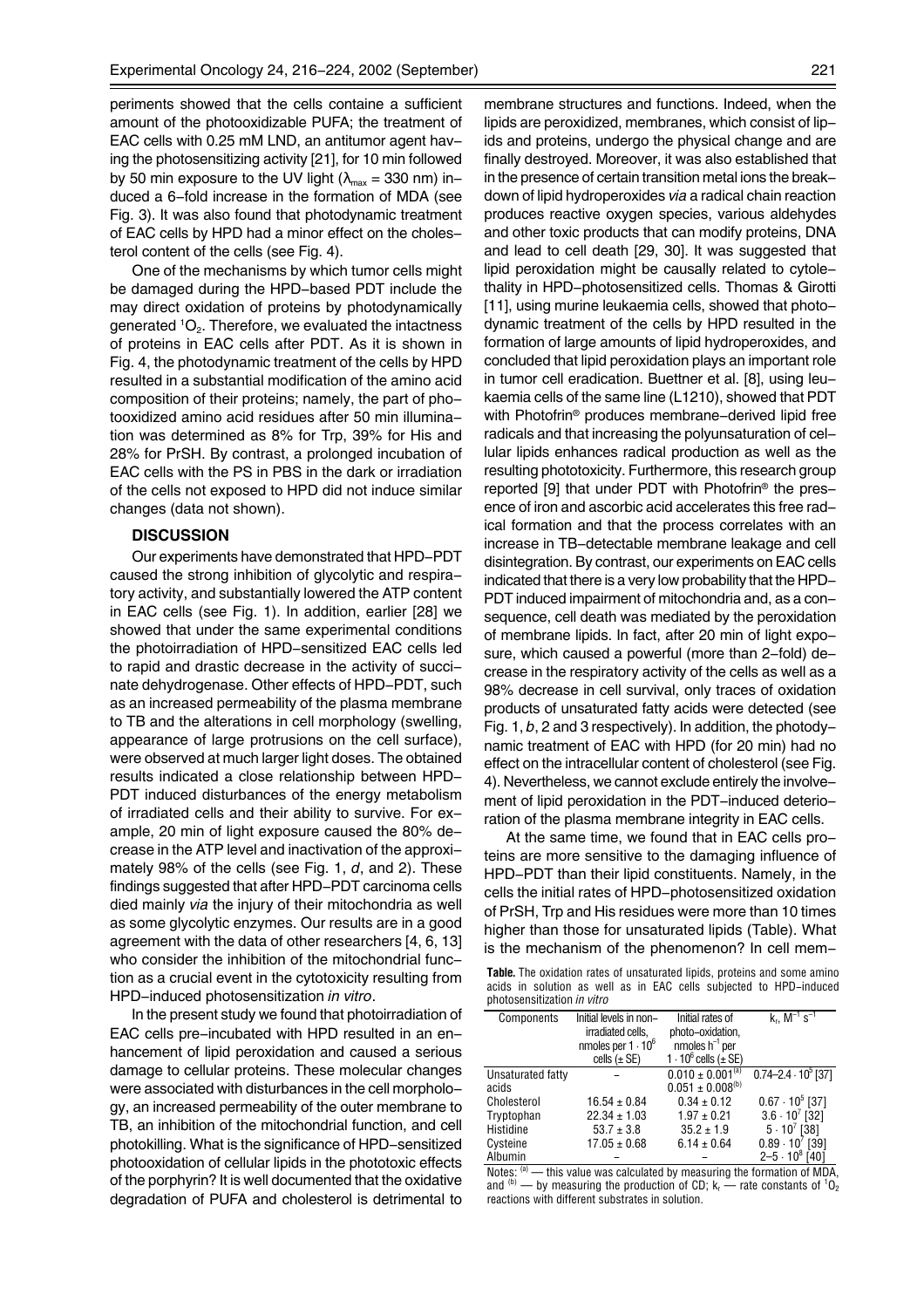branes, lipids and proteins provide a competing environment for the formed  ${}^{1}O_{2}$ . However, proteins, as known, are more reactive toward  $^{\mathsf{1O}_2}$  than unsaturated lipids. As shown in Table, the typical rate constants reported for unsaturated lipids (PUFA and cholesterol) reacting with  ${}^{1}O_{2}$  in organic solvents correspond to the order of 10 $^5$  M $^{-1}$  s $^{-1}$ . In contrast, rate constants for  $^1\mathrm{O}_2$ reacting with photooxidizable amino acids and proteins are considerably greater,  $10^{7}-10^{8}$  M<sup>-1</sup> s<sup>-1</sup>. Moreover, Kanofsky [31] has shown that only approximately 7% of the  ${}^{1}O_{2}$  produced in membranes are quenched by cellular lipids. This is in agreement with our data, which suggest that lipids may not be the primary target for HPD-PDT-induced cytotoxicity *in vitro*.

In the work we have demonstrated that photoirradiation of EAC cells in the presence of HPD resulted in a serious damage of their proteins. It was also established that in cellular proteins the Cys and, especially, His amino acid residues degrade more easily than the Trp (see Fig. 4). Trp can be easily oxidized by HPD + light in model experiments [32]. In our experiments with EAC cells, however, it was destroyed only slightly (by 8%), although in aqueous solution the rate constant for  ${}^1O_2$  reacting with Trp exceeds considerably that for Cys (see Table). Hence, it seems likely that not all of the Trp molecules can be reached by excited HPD. Taken together, our results suggest that at HPD-PDT the direct photodamage of cellular proteins, but not the peroxidation of membrane lipids, is responsible for cell death. In fact, at a light dose that kills about 98% of EAC cells (see Fig. 2) only traces of PUFA and cholesterol were oxidized, but SH groups and His residues of proteins appeared to be very sensitive targets; of the His and PrSH content, 20 and 12% was respectively destroyed during the PDT with HPD (see Fig. 3, 4). Moreover, by the experimental protocol utilized in the work, the mechanism of some cytotoxic effects of HPD-PDT might be uncovered to some degree.

It was found that photodynamic treatment of EAC cells with HPD resulted in the appearance of numerous plasma membrane protrusions (blebs). Similar changes in cell morphology after HPD-induced photosensitization were also registered in other laboratories, e.g. [3]. However, the mechanism of bleb formation and its significance in cell death remain unclear yet, especially, in the case of PDT-induced cytotoxicity. In our experiments on EAC cells the formation of blebs was usually associated with intensive staining of the cells by TB. We assume that at PDT with HPD the appearance of large protrusions on the surface of tumor cells might be associated with cytoskeletal abnormalities, in particular, with detachment of cortical (actin-containing) microfilaments from plasma membrane. Fingar & Wieman [33] have shown that photoirradiation of HPD-loaded endothelial cells results in disruption of their microfilament organization. Our findings, in turn, suggest that the decrease in the intracellular content of ATP (see Fig. 1, *d*) and the oxidation PrSH (see Fig. 4) might be responsible for the cytoskeletal disturbances produced by HPD-PDT. In fact, the formation of blebs was observed in the energy depleted EL-4 thymoma ascites tumor cells after their treatment with rotenone (an inhibitor of respiration) [34]. On the other hand, the same morphological changes were found in cells exposed to toxic levels of menadione (2 methyl-1,4-naphthoquinone) [35]. These researchers reported that the oxidation of SH groups in cytoskeletal proteins (particularly, actin) is mainly responsible for menadione-induced cell surface abnormalities. At the same time, we found that during HPD-PDT the amount EAC cells with blebs was inversely related with their PrSH content (Fig. 5).

The ability of photoexcited porphyrins to damage proteins is well documented. In tumor cells, such photodamage to proteins, in addition to the peroxidation of unsaturated lipids, can lead to a severe injury and, as a consequence, to cell death. So, in our experiments the HPD-PDT-induced disturbance of the plasma membrane integrity (as evaluated by TB-test) was directly related to the decrease in the Trp, His and PrSH content (see Fig. 4). This observation is in agreement with the suggestion of Dubbelman et al. [36] that the main photodynamic effect of porphyrins on red cell membranes is caused by the photooxidation of amino acid residues of proteins, mainly His. In the study, we also found that photodynamic treatment of EAC cells with HPD caused a strong reduction in the intracellular level of ATP, which preceded the disintegration of the outer membrane in the cells (see Fig. 1). Because in mammalian cells practically all vital functions are dependent on the presence of ATP, we believe that upon HPD-PDT the shortage of energy could contribute to the TB-detectable membrane leakage. Our data suggest that after PDT with HPD the EAC cells died mainly *via* the inactivation of their energy producing systems; a powerful inhibition of the mitochondrial function as well as the glycolytic activity of the cells was registered (see Fig. 1). The destructive impact of HPD-PDT was associated with oxidation of the PrSH (see Fig. 4) and could be consequently ascribed to the inactivation of some enzymes containing in their active sites SH groups. For example, it was reported [13] that oxidation of SH groups in the ADP/ATP translocator is the main cause of oxidative phosphorylation impairment when isolated mitochondria were exposed to HPD and light.

At present time, the prevalent concept is that under HPD-PDT the peroxidation of membrane lipids plays a crucial role in the initiation of cell death, although the ability of photoexcited HPD to damage a number of cellular proteins is also a well-documented event. The present work is apparently the first attempt to determine the significance of photodamage of lipids compared to that of proteins in the photodynamic killing of tumor cells with HPD. Experiments performed on EAC cells showed that cellular proteins, but not membrane lipids, are a principal target of PDT with the PS. Nevertheless, a comparison of our results with those from other laboratories [8, 9, 11] suggests that upon HPD-PDT the significance of lipid peroxidation in the initiation of cell death may be dependent on the cell type. However, this hypothesis will be the subject of future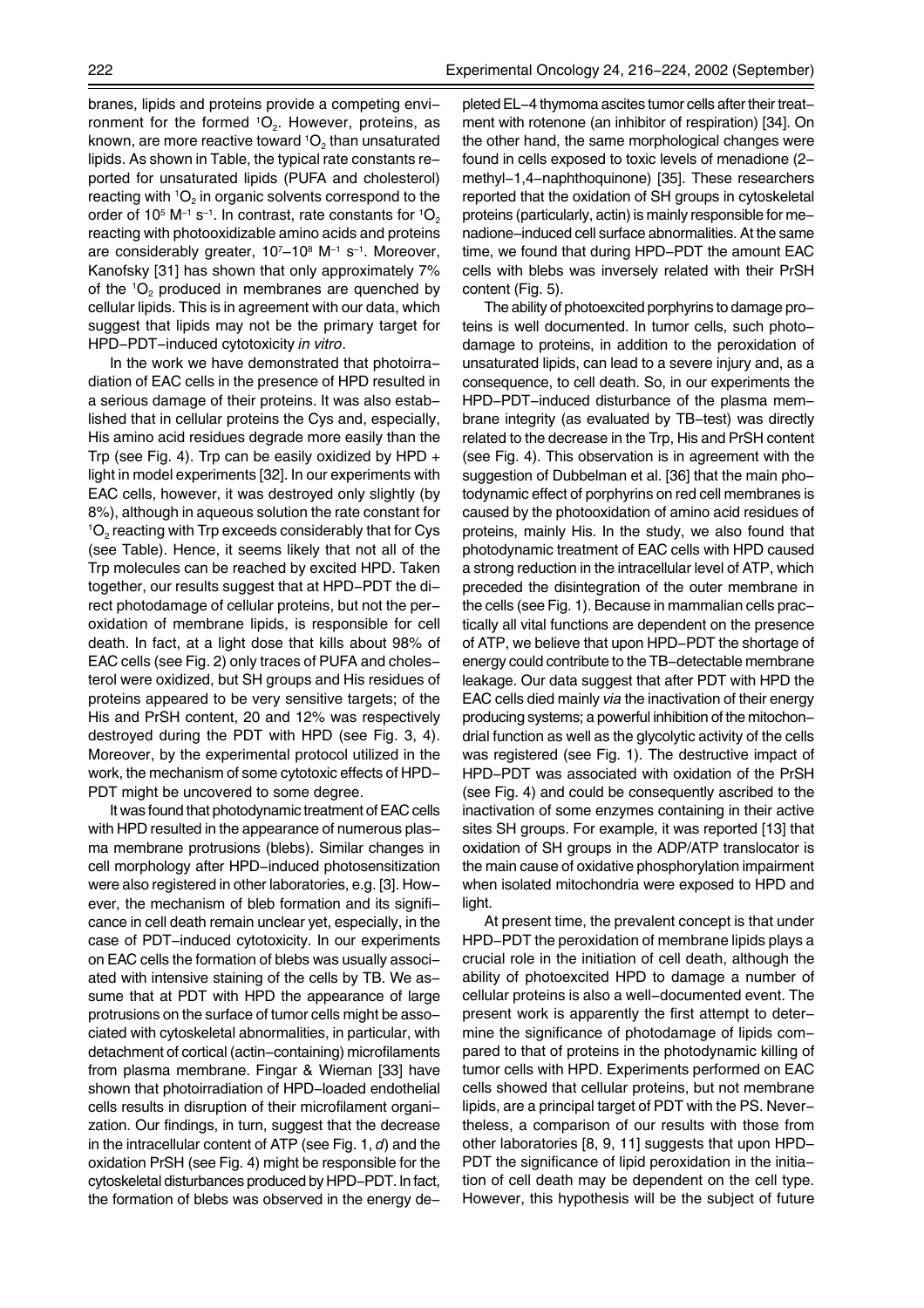studies. Our findings indicated that after PDT with HPD the EAC cells died mainly *via* the inactivation of their energy producing systems and that the PDT caused serious disturbances in cell morphology. However, further work is required to clarify the mechanism of cell surface blebbing.

#### **REFERENCES**

1. **Weishaupt KR, Gomer CJ, Dougherty TJ.** Identification of singlet oxygen as the cytotoxic agent in photo-inactivation of a murine tumor. Cancer Res 1976; **36**: 2326-9.

2. **Okunaka T, Kato H, Conaka C, Yamamoto H, Bonaminio A, Eckhauser ML.** Photodynamic therapy of esophageal carcinoma. Surg Endosc 1990; 4: 150<sup>-3</sup>.

3. **Volden G, Christensen T, Moan J.** Photodynamic membrane damage of hematoporphyrin derivative-treated NHIK 3025 cells *in vitro*. Photobiochem Photobiophys 1981;  $3:105-11.$ 

4. **Penning LC, Tijssen K, Boegheim JPJ, van Steveninck J, Dubbelman TMAR.** Relationship between photodynamically induced damage to various cellular parameters and loss of clonogenicity in different cell types with hematoporphyrin as sensitizer. Biochim Biophys Acta 1994; **1221**: 250-8.

5. **Tatsuta M, Yamamoto R, Yamamura H, Iishi H, Noguchi S, Ichii M, Okuda, S.** Photodynamic effects of exposure to hematoporphyrin derivatives and dye-laser radiation on human gastric adenocarcinoma cells. JNCI 1984; **73**: 59–67.

6. **Hilf R, Murant RS, Narayanan U, Gibson SL.** Relationship of mitochondrial function and cellular adenosine triphosphate levels to hematoporphyrin derivativeinduced photosensitization in R3230AC mammary tumors. Cancer Res 1986; 46: 211-7.

7. **Oleinick NL, Morris RL, Belichenko I.** The role of apoptosis in response to photodynamic therapy: what, where, why, and how. Photochem Photobiol Sci 2002;  $1: 1-21$ .

8. **Buettner GR, Kelley EE, Burns CP.** Membrane lipid free radicals produced from L1210 murine leukemia cells by photofrin photosensitization: an electron paramagnetic resonance spin trapping study. Cancer Res 1993; **53**: 3670<sup>-3</sup>.

9. **Kelley EE, Buettner GR, Burns CP.** Production of lipid-derived free radicals in L1210 murine leukemia cells is an early oxidative event in the photodynamic action of Photofrin®. Photochem Photobiol 1997; **65**: 576–80.

10. **Thomas JP, Girotti AW.** Photooxidation of cell membranes in the presence of hematoporphyrin derivative: reactivity of phospholipid and cholesterol hydroperoxides with glutathione peroxidase. Biochim Biophys Acta 1988; **962**: 297-307.

11. **Thomas JP, Girotti AW.** Role of lipid peroxidation in hematoporphyrin derivative-sensitized photokilling of tumor cells: protective effects of glutathione peroxidase. Cancer Res 1989: 49: 1682-6.

12. **Moan J, Vistnes A.** Porphyrin photosensitization of proteins in cell membranes as studied by spin-labeling and by quantification of DTNB-reactive SH-groups. Photochem Photobiol 1986; 44: 15-9.

13. **Atlante A, Passarella S, Quagliariello E, Moreno G, Salet C.** Haematoporphyrin derivative (Photofrin II) photosensitization of isolated mitochondria: inhibition of ADP/ATP translocator. J Photochem Photobiol B: Biol 1989; 4: 35-46.

14. **Gibson SL, Murant RS, Chazen MD, Kelly ME, Hilf R.** *In vitro* photosensitization of tumour cell enzymes by Photofrin II administered *in vivo*. Br J Cancer 1989; 59: 47-53.

15. **Lipson R, Baldes E, Olsen A.** The use of a derivative of hematoporphyrin in tumor detection. JNCI 1961;  $26: 1-8$ .

16. **Kessel D, Thompson P, Musselman B, Chang CK.** Chemistry of hematoporphyrin-derived photosensitizers. Photochem Photobiol 1987; 46: 563-8.

17. **Chekulayev V, Shevchuk I, Chekulayeva L.** Effects of light exposure on the uptake and destruction of hematoporphyrin derivative in Ehrlich carcinoma cell suspension. Proc Estonian Acad Sci Chem 1998; 47: 73-91.

18. **Mossman T.** Rapid colorimetric assay for cellular growth and survival: application to proliferation and survival assays. J Immunol Methods 1983; **65**: 55–63.

19. **Kahru A, Liiders M, Vanatalu K, Vilu R.** Adenylate energy charge during batch culture of Thermoactinomyces vulgaris. Arch Microbiol 1982; **133**: 142–4.

20. **Recknagel RO, Ghoshal AK.** Lipoperoxidation of rat liver microsomal lipids induced by carbon tetrachloride. Nature 1966; 210: 1162-3.

21. **Chekulayev V, Shevchuk I, Chekulayeva L, Kahru A.** Study of the photochemical and phototoxic properties of Lonidamine [1-(2,4-dichlorobenzyl)-1H-indazol-3-carboxylic acid. J Photochem Photobiol B: Biol  $1997$ ;  $41$ :  $11-21$ .

22. **Lowry OH, Rosebrough NJ, Farr AL, Randall RJ.** Protein measurement with the Folin phenol reagent. J Biol Chem 1951; **193**: 265-75.

23. **Spies JR, Chambers DC.** Chemical determination of tryptophan. Anal Chem 1948; **20**: 30–9.

24. **Sokolovsky M, Vallee B.** The reaction of diazonium-1H-tetrazole with proteins. Determination of tyrosine and histidine content. Biochemistry 1966; **5**: 11: 3574–81.

25. **Edwards PG**. Evidence that glutathione may determine the differential cell-cycle phase toxicity of a platinum (IV) antitumor agent. JNCI 1988; **80**: 734-8.

26. **Hissin PJ, Hilf R.** A fluorometric method for determination of oxidized and reduced glutathione in tissues. Anal Biochem 1976; **74**: 214-26.

27. **Prohorova MI.** Methods of biochemical studies. Saint-Petersbourg: Saint-Petersbourg Univ. Press, 1982 (in Russian).

28. **Chekulayev V, Shevchuk I, Chekulayeva L, Jaalaid R.** Influence of extracellular magnesium on the antitumour efficiency of photodynamic therapy. Proc Estonian Acad Sci Chem 2000; 49: 216-33.

29. **Girotti AW.** Photosensitized oxidation of membrane lipids: reaction pathways, cytotoxic effects, and cytoprotective mechanisms. J Photochem Photobiol B: Biol 2001; **63**: 103-13.

30. **Paillous N, Forgues-Ferry S.** Interest of photochemical methods for induction of lipid peroxidation. Biochimie 1994; **76**: 355–68.

31. **Kanofsky JR.** Quenching of singlet oxygen by human red cell ghosts. Photochem Photobiol 1991; 53: 93-9.

32. **Reddi E, Rodgers MAJ, Spikes JD, Jori G.** The effect of medium polarity on the hematoporhyrin-sensitized photooxidation of L-tryptopan. Photochem Photobiol 1984; 40: 415-21.

33. **Fingar VH, Wieman JF.** Mechanisms of vessel damage in photodynamic therapy. Proc SPIE 1992; 1645: 98-103.

34. **Gabai VL, Kabakov AE, Mosin AF.** Association of blebbing with assembly of cytoskeletal proteins in ATP-depleted EL-4 ascites tumour cells. Tissue Cell 1992; 24: 171-7.

35. **Mirabelli F, Salis A, Perotti M, Taddei F, Bellomo G, Orrenius S.** Alterations of surface morphology caused by the metabolism of menadione in mammalian cells are associated with the oxidation of critical sulfhydryl groups in cytoskeletal proteins. Biochem Pharmacol 1988; 37: 3423-7.

36. **Dubbelman TMAR, De Goeij AFPM, van Steveninck J.** Photodynamic effects of protoporphyrin on